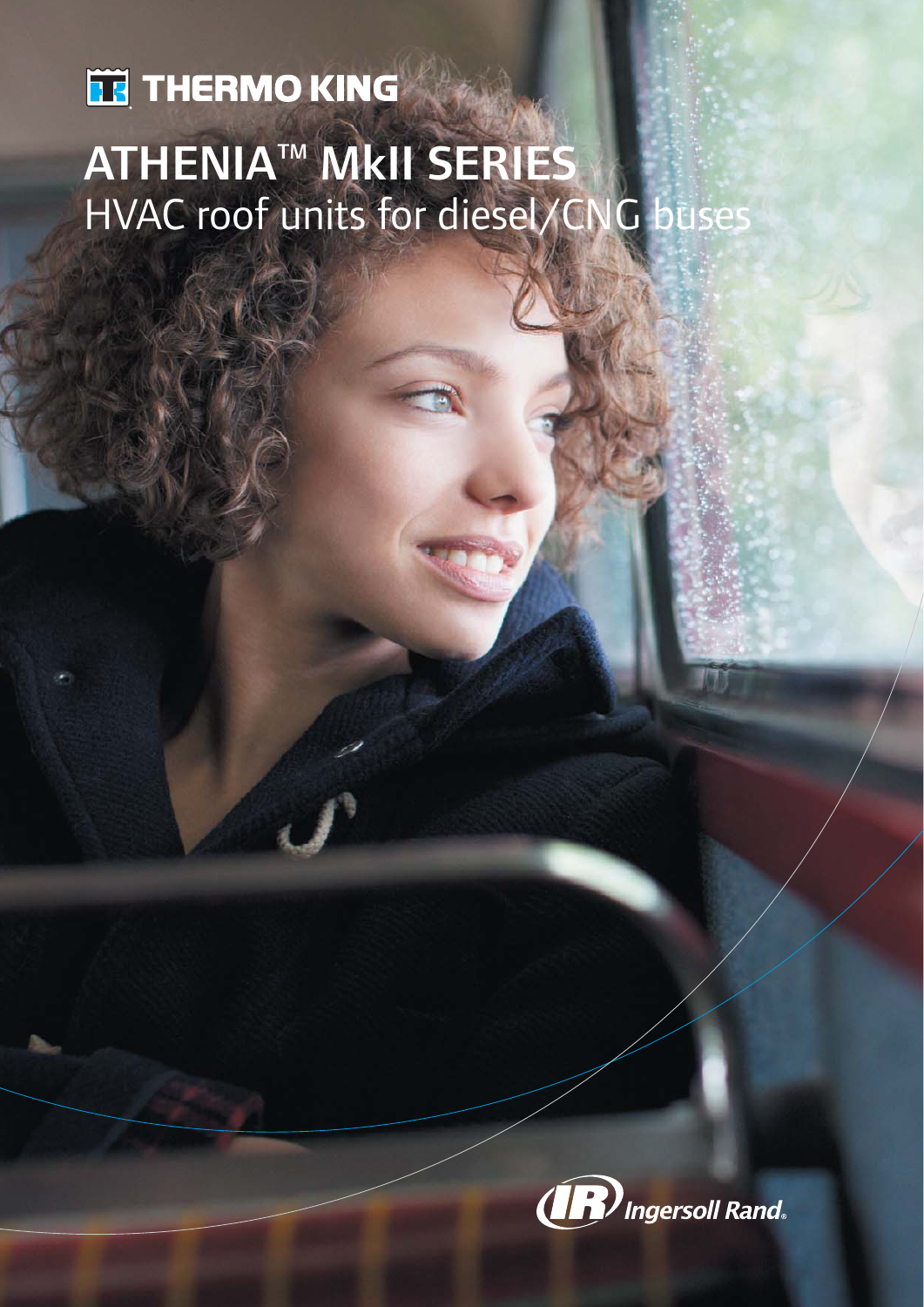# **Lower fuel consumption and high passenger comfort**

The Athenia™ MkII product range offers the highest ratio between cooling capacity and unit weight, featuring extra light aluminium frames and plastic covers. The Athenia™ MkII unit is equipped with a servo-motor controlled fresh air damper, that provides 100% fresh air while reducing fuel consumption.

For the highest passenger comfort, the CANAIRE® control system can manage up to three temperature zones with precise temperature control for single, articulated and double-articulated buses. CANAIRE<sup>®</sup> modular expandable control system manages efficient operation and low power consumption through continuous RPM control for fans and blowers.

The CANAIRE<sup>®</sup> control system features an ergonomically designed LCD driver panel that allows for the control of

A/C roof units in parallel with a front-box unit placed in the driver´s area. It maximizes the efficiency of such system configurations, while lowering the fuel consumption of the bus.

To further improve air quality and passenger comfort, the AdvanTech™ Fresh Air control option manages the fresh air intake volume based on internal air quality measurement.

Built-in  $CO_2$  sensors can be added on demand. For additional fuel optimisation, the CANAIRE® controller offers customisation features that allow system parameterisation changes, via service and diagnostic software tools, in alignment with operating conditions and customer needs.

# **HIGH PERFORMANCE**

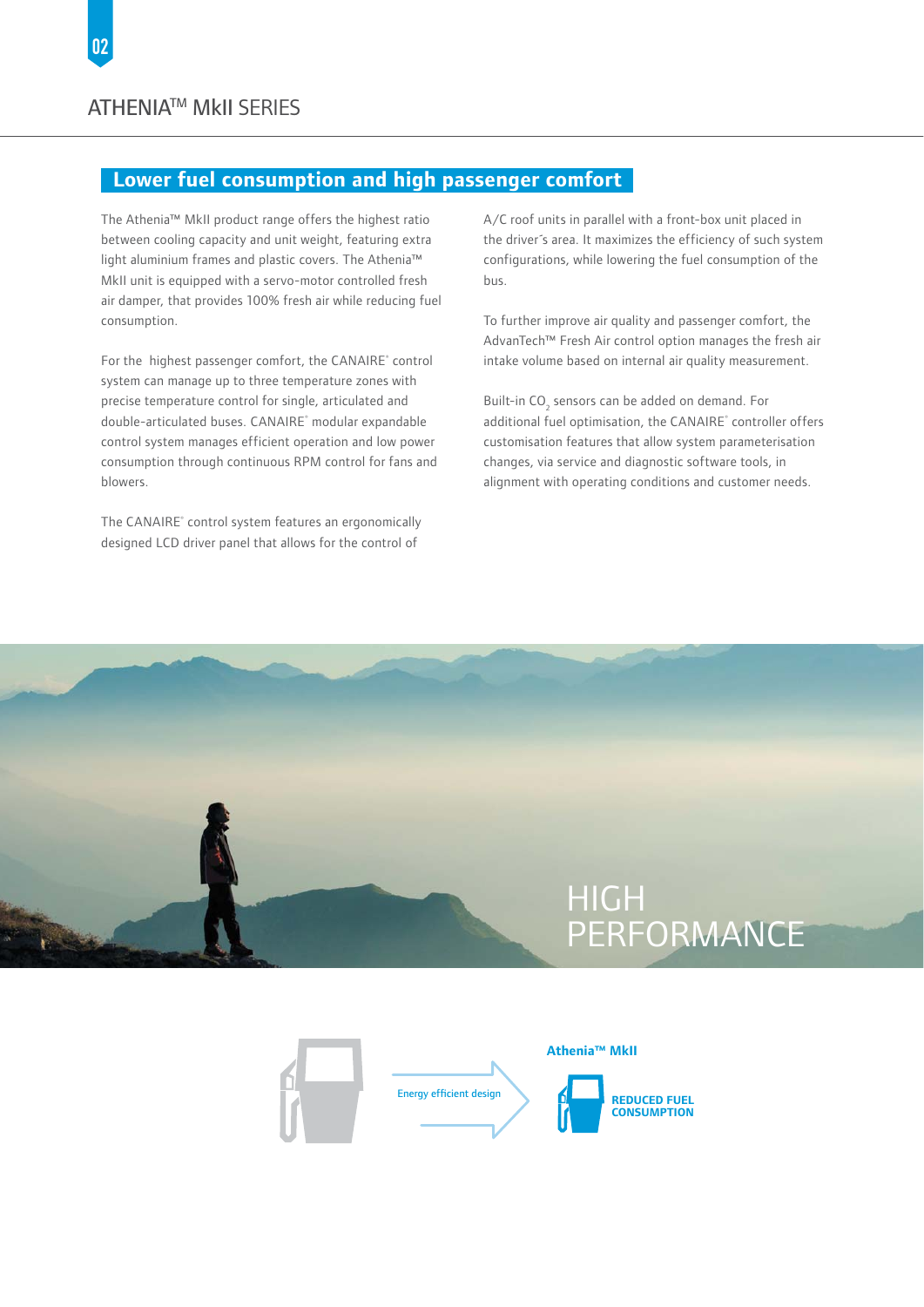#### **Environmental impact**

With its innovative micro-channel coils (with a reduced refrigerant charge of 50% compared to conventional coils), the Athenia™ MkII series offers an improved environmental performance with a low global warming potential (GWP).

To improve environmental-friendliness, we offer refrigerant circuit installation packages, minimising the risk of refrigerant leakages from A/C systems.

For additional safety, we only use non-flammable refrigerants with an A1 classification.





As a standard solution we are offering step-less RPMs regulation of the fans and blowers.

The brushless blowers and fans with full speed PWM control can be used in Athenia™ MkII range for lowering the noise level.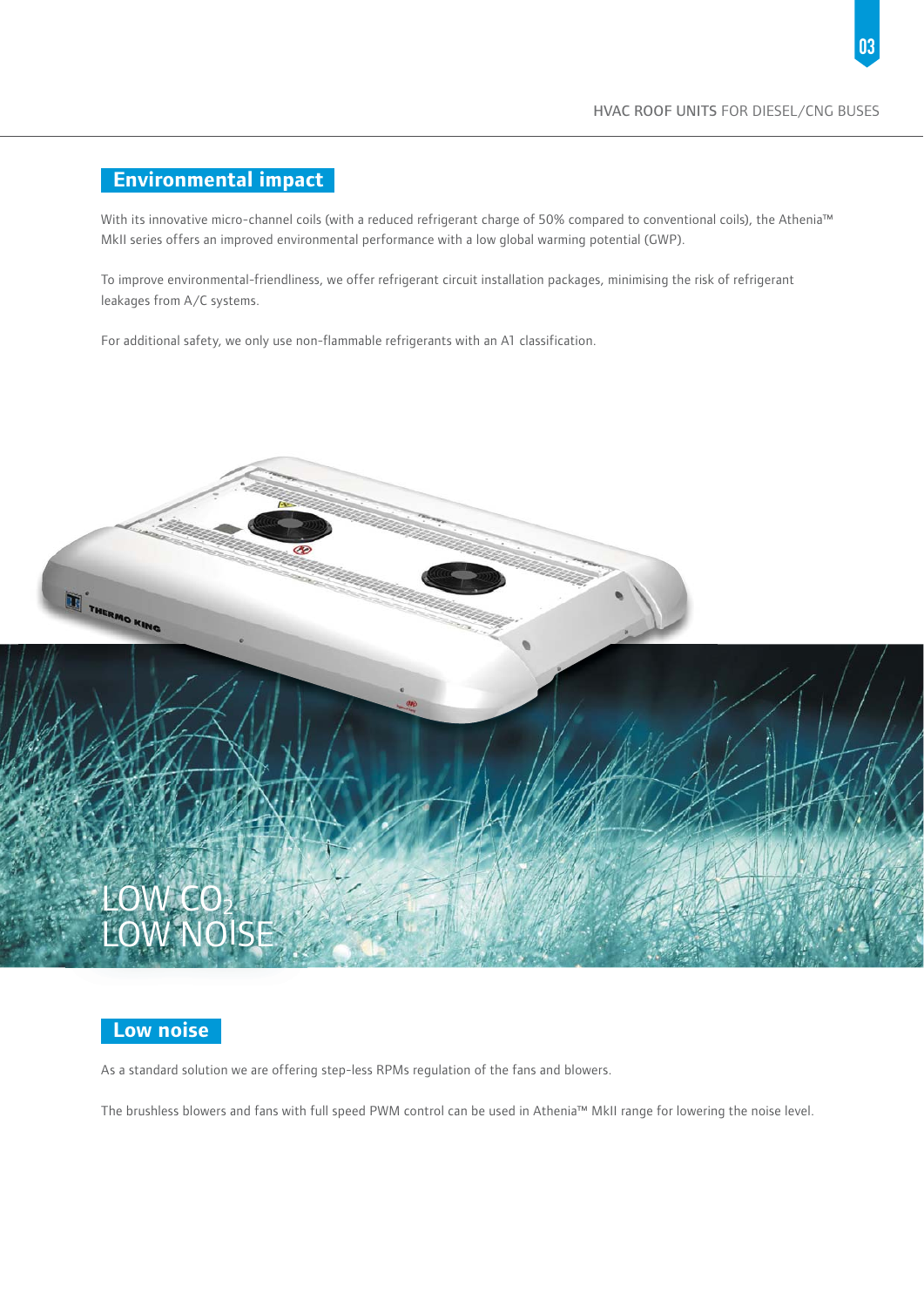



04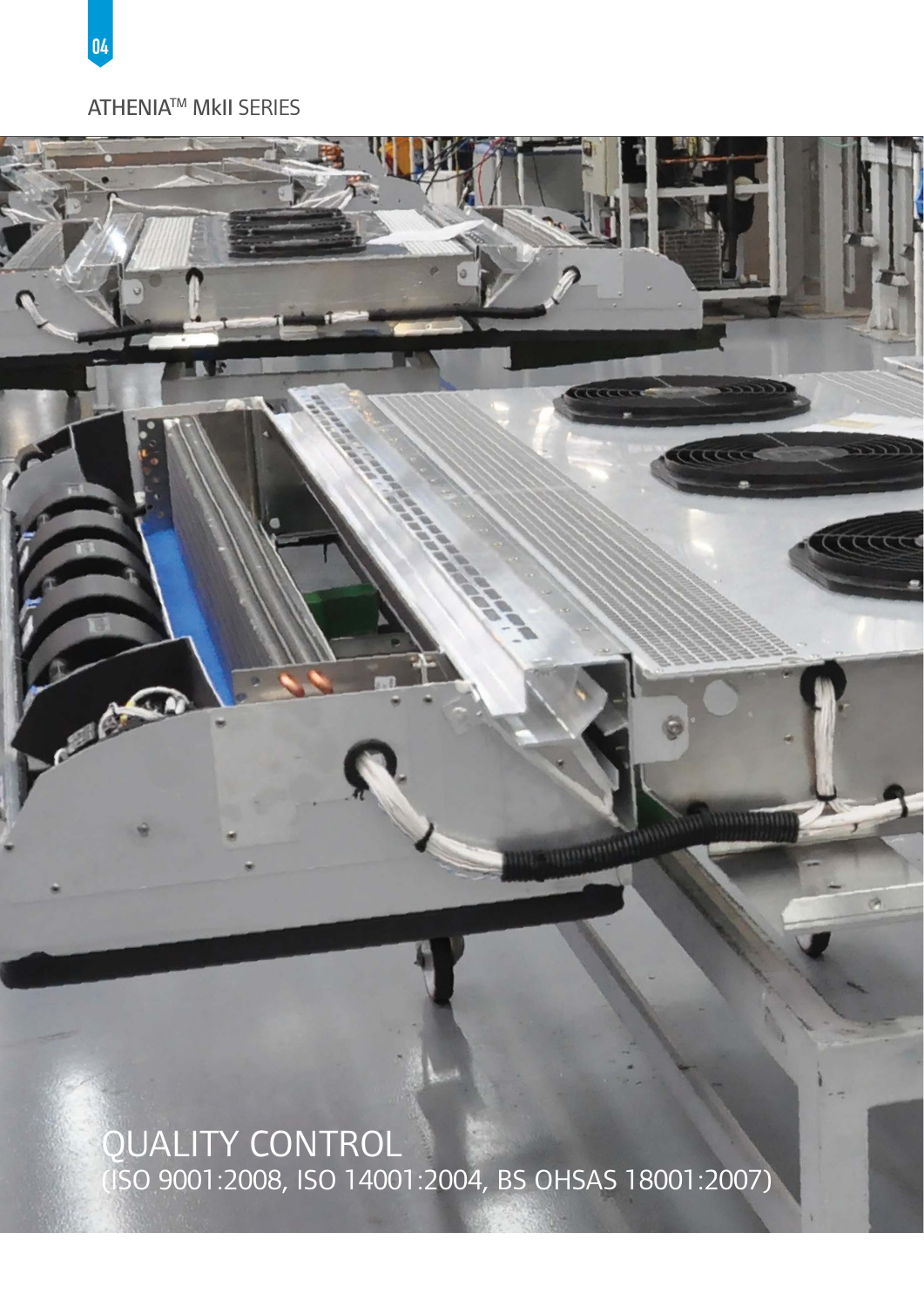## **Reliability**

Thermo King products are built to last. We continuously test and develop our designs to meet the high demands of bus temperature control applications. We only use the most reliable and internally validated components in our A/C systems.

We carry out a range of rigorous functional and performance tests to validate all our transport refrigeration equipment in a controlled environment such as special 3D multi-axial vibration and twist profiles tests. They regularly exceed the standard bus homologation requirements (ECE R10.05).

Our Thermo King manufacturing plant is ISO 9001: 2008, ISO 14001: 2004 and BS OHSAS 18001: 2007 accredited to demonstrate our dedication to quality and reliability.

## **Ease-of-use and service**

Athenia™ MkII units are designed to be compatible with bus roofs with a radius from 7,5m to flat. To increase the flexibility of usage, the units are available for screw or glue bus roof installation.

All Athenia™ MkII units are compatible with a wide range of compressor dimensions and installation space limitations, helping to extend the application areas.

Athenia™ MkII's ergonomic unit design ensures faster access to components, thus minimising maintenance and service time.

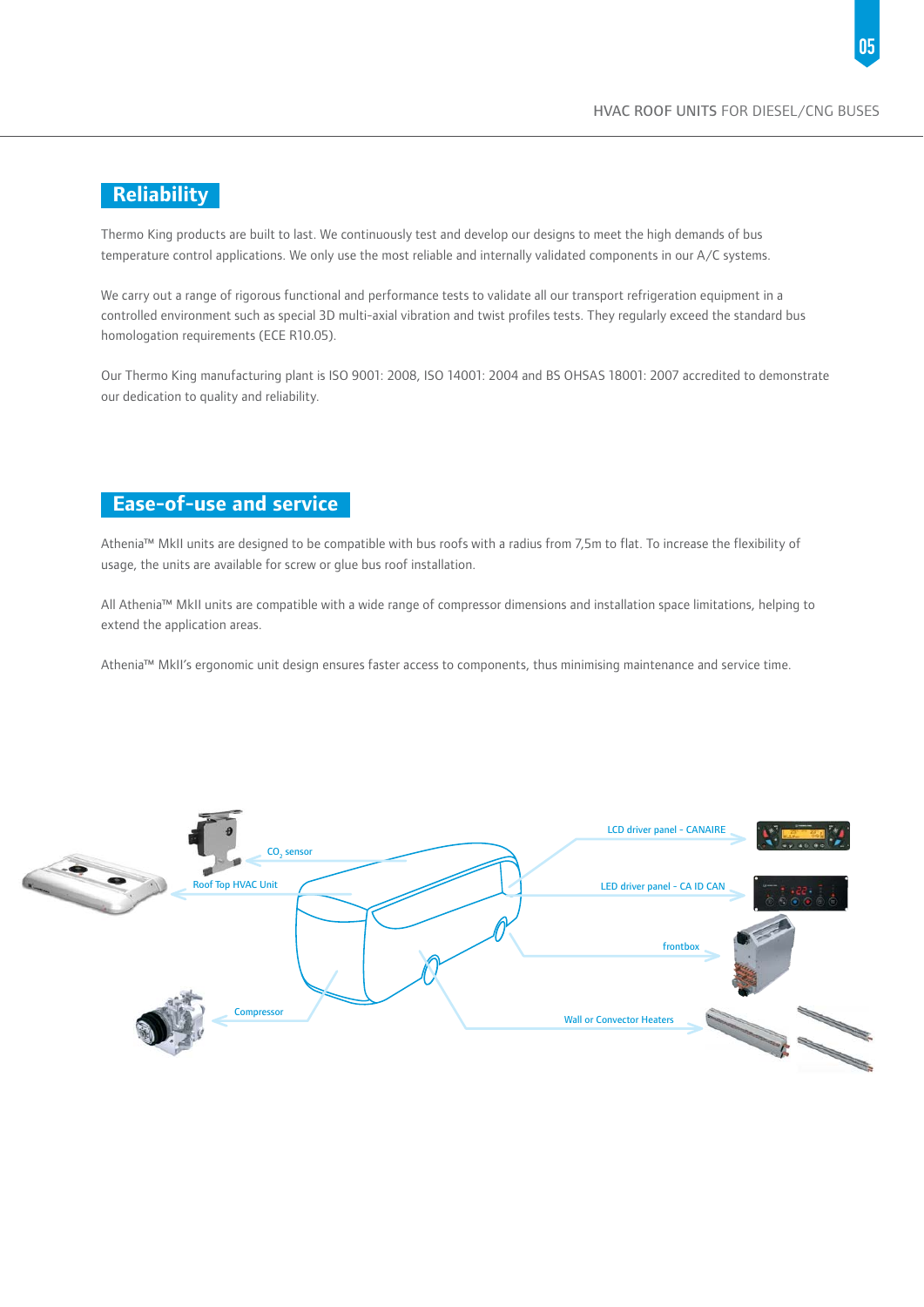#### ATHENIATM MkII SERIES

#### **Thermo King Dealer Network for low cost of ownership**

Athenia™ MkII owners have access to Thermo King's worldwide dealer and service network that helps to minimise cost of ownership and maximise uptime. Thermo King Dealers have been servicing transport temperature control equipment for more than 75 years now.

#### Our Dealer Service Network:

- More than 500 service points in 75 countries
- Non-stop availability 24/7/365
- Always in your area: most locations are within a two-hour drive
- Direct telephone contact
- Immediate assistance in your language
- Optimised fleet maintenance

#### Our qualified CERTI-TECH technicians:

- Fully trained & certified
- Gold, silver and bronze CERTI-TECH expertise certifications
- > 1,400 CERTI-TECH trained and certified service technicians

#### For more information, visit: dealers.thermoking.com

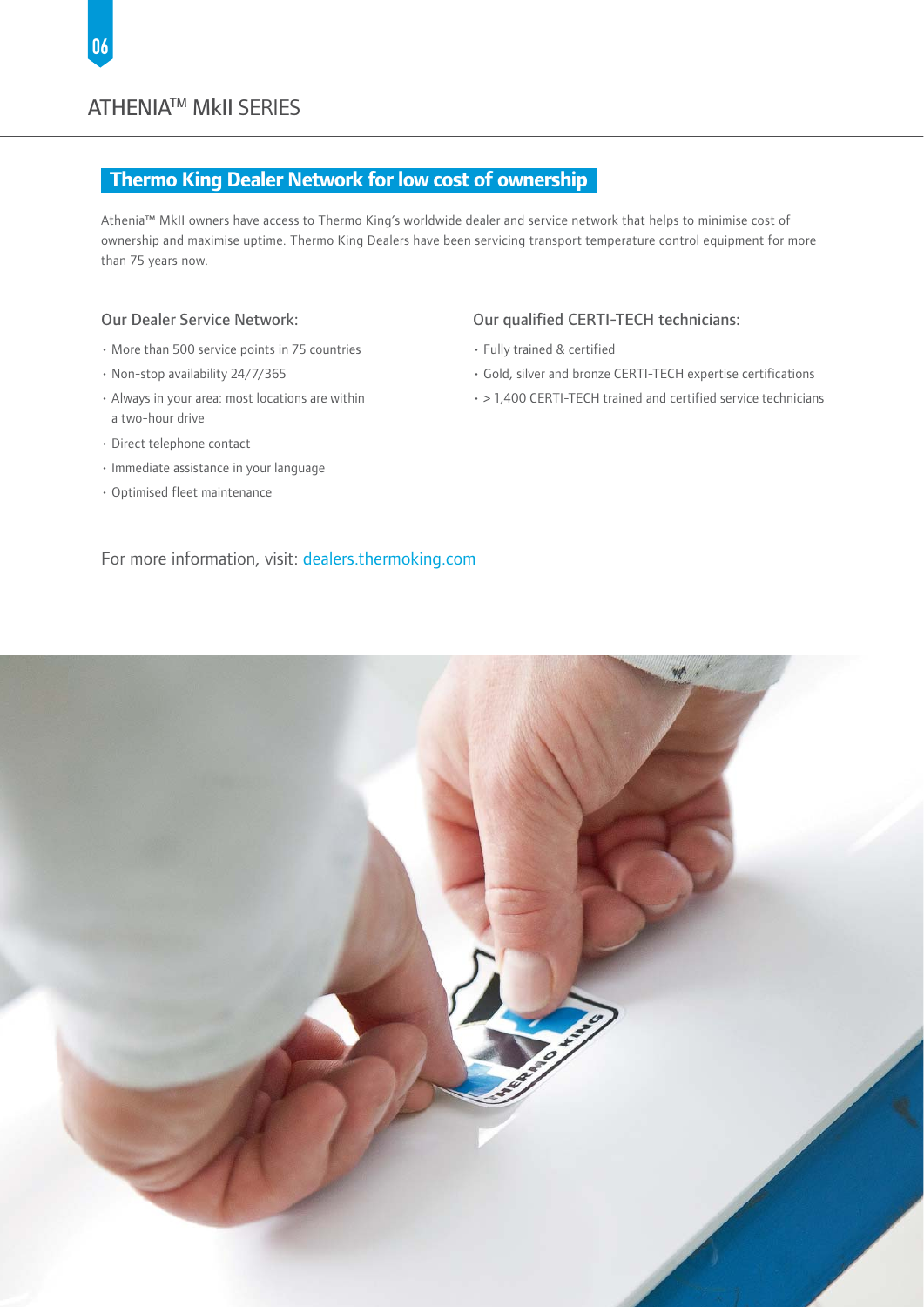| <b>ATHENIA<sup>M</sup> MKII SERIES</b>                               |                                               |                                                |                                                      |                                                      |                        |
|----------------------------------------------------------------------|-----------------------------------------------|------------------------------------------------|------------------------------------------------------|------------------------------------------------------|------------------------|
| <b>SPECIFICATIONS</b>                                                | $S-500$                                       | $S-700$                                        | $S-805$                                              | $S-960$                                              | <b>S-960ADV</b>        |
| Layout unit                                                          | Narrow (N) Wide (W)                           |                                                |                                                      |                                                      |                        |
| Listed cooling capacity <sup>1</sup><br>[kW] / [kBtu/h] / [kcal/h]   | 25 / 85 / 21500                               | 32 / 109 / 27500                               | 40 / 136 / 34400                                     | 45 / 153 / 38700                                     | 48 / 163 / 41300       |
| Rated cooling capacity <sup>2</sup><br>[kW] / [kBtu/h] / [kcal/h]    | 14,0 / 48 / 12000                             | 20,7 / 71 / 17800                              | 24,3 / 83 / 20900                                    | 27,0 / 92 / 23200                                    | 31,6 / 108 / 27200     |
| Heating capacity <sup>3</sup><br>[kW] / [kBtu/h] / [kcal/h]          | 33 / 112 / 28400                              | 33 / 112 / 28400                               | 47 / 160 / 40400                                     | 47 / 160 / 40400                                     | 47 / 160 / 40400       |
| Evaporator air capacity <sup>4</sup><br>$\left[\frac{m^3}{h}\right]$ | 4400 (4920)                                   | 4400 (4920)                                    | 6600 (7380)                                          | 6600 (7380)                                          | 6600 (7380)            |
| Fresh air range [%]                                                  | $0 - 100$                                     | $0 - 100$                                      | $0 - 100$                                            | $0 - 100$                                            | $0 - 100$              |
| Current draw <sup>5</sup> [A]                                        | 54 (65)                                       | 63 (74)                                        | 81 (92)                                              | 90 (101)                                             | 99 (110)               |
| Dimensions roof unit<br>$(W \times L \times H)$ [mm]                 | 1850 x 2300 x 215 (N) - 2100 x 2300 x 215 (W) |                                                |                                                      |                                                      |                        |
| Refrigerant type /<br>average filling volume [kg]                    | R134a / 2,2                                   | R134a / 3,7                                    | R134a / 3,7                                          | R134a / 3,8                                          | R407C / 3,9            |
| Weight (cool/cool+heat)<br>[kq]                                      | 125/131<br>130 / 136                          | 131 / 137<br>136 / 142                         | 141 / 147<br>146 / 152                               | 146 / 152<br>151 / 157                               | 149/156<br>160/167     |
| Control system                                                       | CANAIRE (EN/DE/CZ/IT/FR/SP)                   |                                                |                                                      |                                                      |                        |
| Compressors options                                                  | <b>TM31</b>                                   | TM31,<br>TK X430,<br>FKX 40/470,<br>S616, S391 | TK X430,<br>FKX 40/560,<br>FKX 40/655,<br>S616, S391 | TK X430,<br>FKX 40/560,<br>FKX 40/655,<br>S616, S391 | TK X430,<br>S616, S391 |
| Split system option<br>availability <sup>6</sup>                     | <b>No</b>                                     | No.                                            | Yes (S-805 Split)                                    | Yes (S-960 Split)                                    | <b>No</b>              |
| Driver unit evaporator<br>extension availability                     | Yes (DS-500)                                  | Yes (DS-700)                                   | Yes (DS-805)                                         | Yes (DS-960)                                         | No                     |

<sup>1</sup> - Simulated at conditions 40°C/40°C/95%<br><sup>2</sup> - Measured at conditions 35°C/27°C/19°C

<sup>4</sup> - Free blow capacity for brush (brushless) blowers<br><sup>5</sup> - Current consuption for unit only at 27 VDC (unit with compressor clutch and pump)<br><sup>6</sup> - For split systems 2 smaller compressors can be used instead of one